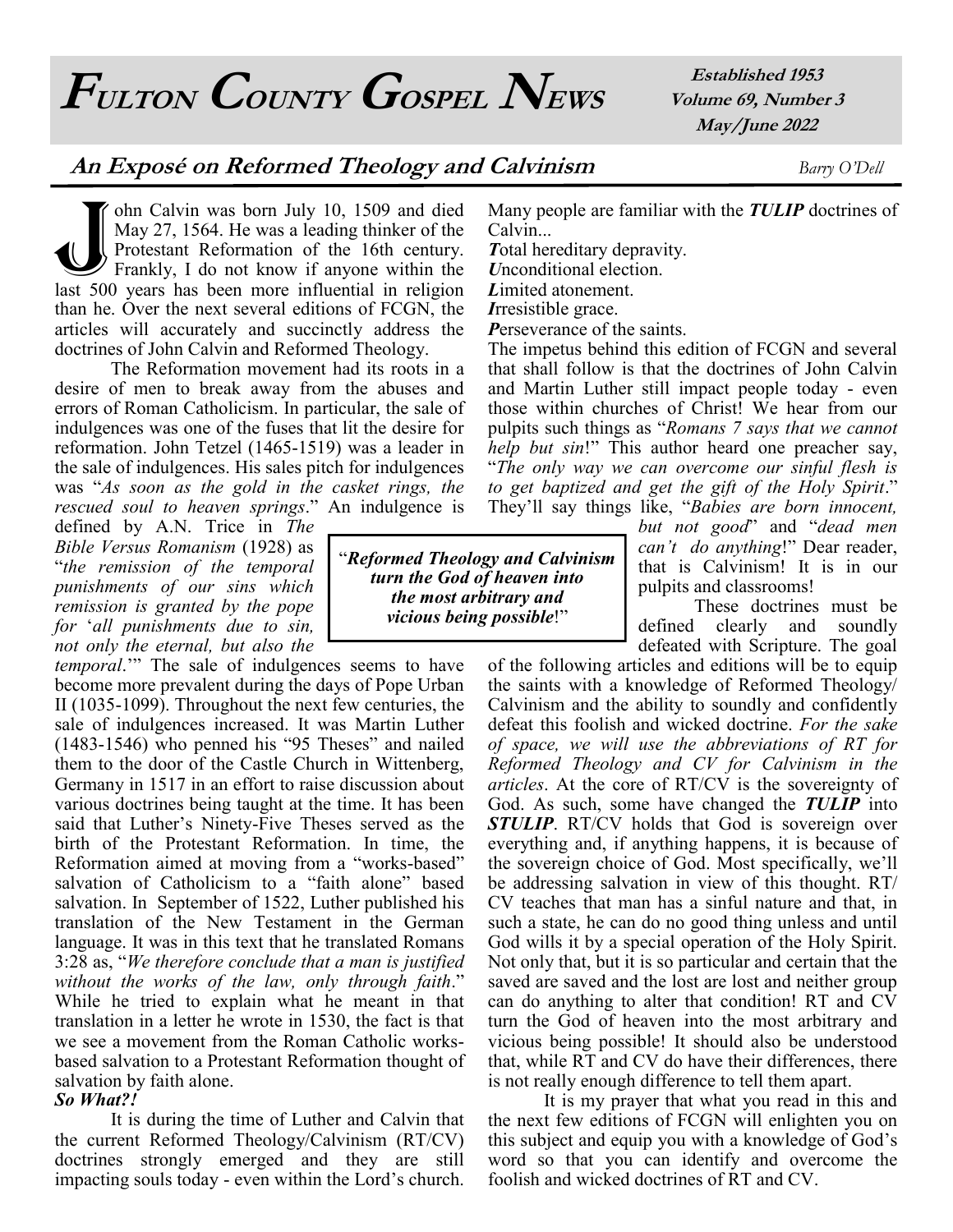

**His Nature.** Let us understand the nature of God through one verse, "Be ye therefore perfect, even as your Father which his in heaven is perfect" (Matt. 5:48). The word here for perfect means "complete or fully actualized." God is a being of harmony, perfect harmony, in all ways. He acts and behaves according to His ideals. In fact, He is THE ideal. God cannot act in a way contrary to His nature, as that would mean He would not be in harmony with Himself. He would be imperfect or incomplete. God being unable to be incomplete means that He can not do anything carrying out His will that would be contrary to His nature. God wants all men to be saved and come to a knowledge of the truth (1 Tim. 2:4). To carry His will in salvation out, He cannot authorize someone to lie as lying is contrary to the

ideals by which God governs Himself. We know God cannot lie (Titus 1:2). The reason God cannot lie is not because He does not posses the ability to do so. We must therefore conclude that the reason God cannot lie is because He has placed that restriction upon Himself.

It would go against His nature to lie. Remember, God MUST act according to His nature or He is not God. The RT/CV has, at the core of their doctrine, a god who goes against his own nature.

**His Will.** God's will is His desire or what He wants. Before the foundation of the world, He purposed to have all together in one location, the church (Eph. 1:10; 3:1-11). His will can be clearly seen unfolding on every page of Scripture - the salvation of man. His desire is that ALL men should come to repentance and NONE should perish (1 Pet. 3:9). Also, He is no respecter of persons in matters of salvation (Acts 10:34-35). How then can the ultimate, limitlessly powerful Being both desire that all be saved and allow some to not be saved? The RT/CV simply explain this away by saying, "God is sovereign in all things and it is not for us to question." The problem is that their view of God has God at odds with Himself, making their god no God at all. They teach that since God is sovereign in all things then He must have willed some to be damned and some saved from the foundation of the world. This is both arbitrary and unjust. It simply goes against the nature of God and God will not do anything in carrying out His will which goes against His nature.

**True Sovereignty.** God being sovereign simply means that He is the ultimate in authority in all things. He has limitless authority and limitless power to enforce that authority. You can rest assured that if it happens, then it falls under the purview of God's authority ultimately. Now, that does not mean that every little thing is dictated by God. After all, you made a decision to turn left when you could have just as easily turned right. Do you think God decided that? He did not. But, a decision as simple as turning left when you could have just as easily gone right, which is your will, still falls under the purview of God's will because God is powerful enough to use man to the end goal of His will. This power is difficult to comprehend. For instance, God would not will His own Son to die. The Bible clearly states He sent His Son for that purpose making it His will. How we understand this is that God did not desire for His Son to die, but His overarching will in saving mankind demanded a sacrifice. Therefore, ultimately, Jesus dying was God's will in that it facilitated His end goal. This is a very difficult thing to comprehend - a Being of limitless power having a will has the ability to enforce it using beings of very limited power responding to His will to carry out His will. This causes us to ask a very difficult question in relation to free will and God's sovereign will. "*How do you limit a limitless being*?" The aforementioned question was posed by Jordan Peterson during a podcast, lecture, or some other piece of content he has online. Forgive me for not citing the source,

"*In order to understand God's sovereignty, we must understand His nature and will*."

but Dr. Peterson has thousands of hours of content and I have listened to at least hundreds of it. To answer the question Peterson talked about the Divine Logos. What he means by that is what you and I would call "The Word." For instance, God will not "leave us nor forsake us" (Heb. 13:5).

God possesses the ability to leave us and forsake us. Therefore it would be accurate to say, "God cannot leave us nor forsake us" because the limiting factor of God's power is His own Word or, as Peterson put it, the Divine Logos.

We must understand this limiting power when understanding God's sovereign will. God's will, just like His power, will always be limited by His Word. God clearly wills all men to be saved. All men are clearly not saved. The RT/CV assert that this means that God's sovereign will is that some are willed to be saved and some are willed to be lost. This puts God's will and His Word at odds with one another and, therefore, makes Him no God at all. The correct understanding of God's sovereign will is that God wills all men who desire to be saved to be saved. The Word further teaches that it is all who fear Him and work righteousness will be accepted (Acts 10:34-35). Can you see how God's will is done even when some are lost and some are saved? Ultimately, God's will is carried out in that what He prescribed in His Word is carried out. He has seen fit to give us a choice. His will is for all to be saved. Individually, we can accept salvation or not. Our carrying out our will in no way thwarts the carrying out of His. The RT/CV serve a god who is unjust and goes against His own nature. The God of the Word is powerful enough to give those whom He loves the freedom to choose or reject in such a way that His will is still accomplished. Which would you rather serve, the impotent god of RT/CV or JEHOVAH GOD ALMIGHTY who is powerful to the saving of mankind?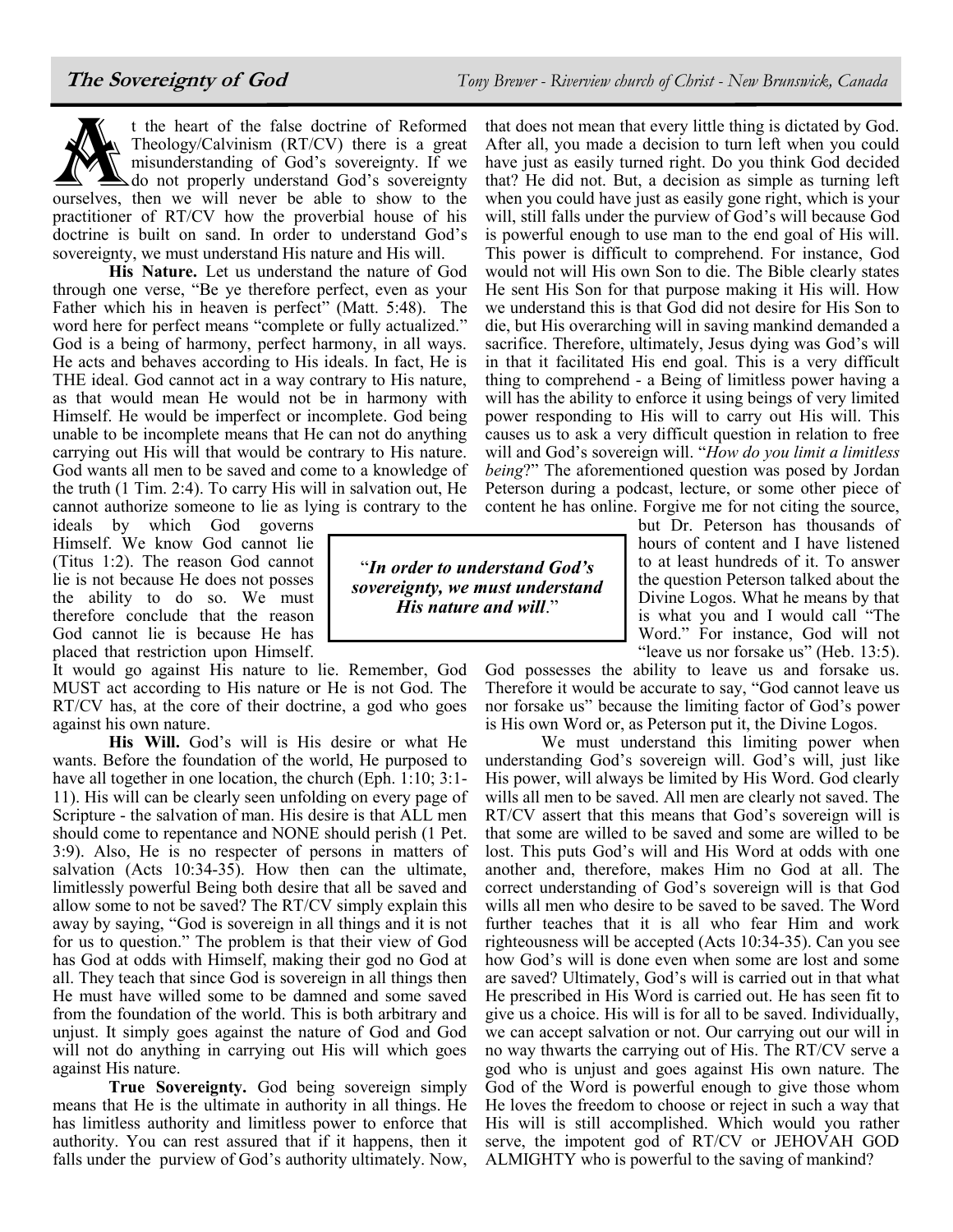aul's letter to the church in Rome is the most<br>abused letter in the New Testament. One of<br>the most prominent systems of error is known<br>as RT. This ideology makes its arguments on<br>Paul's use of Abraham in Romans 4 and Paul' aul's letter to the church in Rome is the most abused letter in the New Testament. One of the most prominent systems of error is known as RT. This ideology makes its arguments on "*sanctification*" in Romans 6. Consider with me some important questions that will help in these matters.

**Why did Paul use Abraham as an example of being saved by faith apart from works in Romans 4?** RT argues that Paul is using Abraham as an example of one who did absolutely no works to be justified, but was justified by God by faith only. Consider with me the historical and immediate context and why Paul used Abraham as an example of salvation by faith. Paul used Abraham because (1) Abraham lived before and without the Mosaic Law, but yet was justified; (2) Abraham was justified before he was circumcised; (3) Abraham is an example of how we today are justified by grace through faith; (4) Abraham is proof that God's promise to Abraham and to the world did not depend on the Mosaic Law or oneself. Anyone who ignores these obvious historical and contextual facts is not being honest with the text, but is knowingly being dishonest with the text. If we can be honest, we recognize that the doctrine of RT and it's proponents did not come along until Augustine and then, later, John Calvin and others.

**Is Romans 6 about sanctification, justification or baptism?** First, Paul is describing the new life a Christian is charged to live "*in Christ*." A person "*in Christ*" is not to continue in sin that grace may abound (6:1-2). A Christian has died to a life of sin by being baptized into Christ Jesus' death (Rom. 6:3). Just as Christ was raised from the dead by the glory of the Father, even a risen soul from baptism has been raised to walk in newness of life (Rom. 6:4). In this new life a Christian is charged to no longer be a slave of sin because the old person who lived a life of sin has been crucified (Rom. 6:6). Now, since that person has been raised from baptism to walk in newness of life, he is to consider himself to be dead to sin and alive to God in Christ Jesus (Rom. 6:11). He is to no longer present his members as weapons of unrighteousness to sin. Under the Gospel of grace such a person is released from the dominion of sin through forgiveness and justification (i.e., made just, just as if they'd never sinned; Rom. 8:1). The "we" of Romans 6:15 refers to those who have been baptized into Christ Jesus (Rom. 6:3-4). To whomever one presents himself a slave to obey, he is that one's slave whom he obeys - whether sin to death or obedience to righteousness. Second, Paul was thanking God for something the Christians at Rome

had done - they had obeyed from the heart the "*form of doctrine*" to which they were delivered (Rom. 6:17). Romans 6 is about living a sanctified life, but within such a context Paul takes a snapshot of something they did in the past to be free from the penalty of sin i.e., be justified by faith. It was obeying from the heart that form of doctrine.

**What is that form of doctrine?** Reader, Romans 6:3- 4 and 17 is speaking of water baptism (cf. Mt. 28:18- 20; Mk. 16:15-16; Acts 2:38, 41; 8:36; 22:16). It is a "reenactment" of the death, burial, and resurrection of Christ. The doctrine that was delivered to them was the death, burial, resurrection, and appearances of the resurrected Christ (1 Cor. 15:1-4). A form is a type. How do I obey from the heart that "*form of doctrine*?" By repenting of sins and being baptized into Christ (Rom. 6:3-4).

**What happened at the point of their being obedient from the heart to that "***form of doctrine***?"** They were set free from the penalty of sin and became slaves of righteousness (Rom. 6:17, 23). What was the line of demarcation? When they obeyed from the heart "*that form of doctrine*." When a penitent believer obeys that "*form*" they are clothed with Christ (Gal. 3:26-27). That means they have been sanctified i.e., set apart. A penitent believer is not justified and then baptized later in order to be sanctified. Being justified from sin and being sanctified to God occurs at the same time - when a penitent believer obeys from the heart that "*form of doctrine*." There is no way a person can be declared righteous by God while not at the same time being set apart [sanctified] by God. Peter wrote that we purify our souls in obeying the truth and when we obey the truth we are born again (1 Pet. 1:22-23). When the penitent believers in Rome actively obeyed from the heart that "*form of doctrine*" they passively became salves of righteousness. As slaves of righteousness they were *then* to present their members as slaves of righteousness for holiness i.e., unto sanctification (6:19). They then did this by doing what the context says they were to do - reckon themselves alive to God and dead to sin; to not let sin reign in their mortal body (Rom. 6:12). If RT is true, then Paul has in Romans 6 individuals who are justified from their sins only to still be slaves of sin meriting eternal death (cf. Rom. 6:17-18, 23). No, dear reader! When you obey the form of doctrine from the heart, God makes you a servant of righteousness, no longer a slave of sin! All who are in Christ are justified and sanctified! But there's just one way to get into Christ (Rom. 6:3-4; Gal. 3:26-27)! Think about it! Search the Scriptures and obey the Gospel from the heart - not RT.